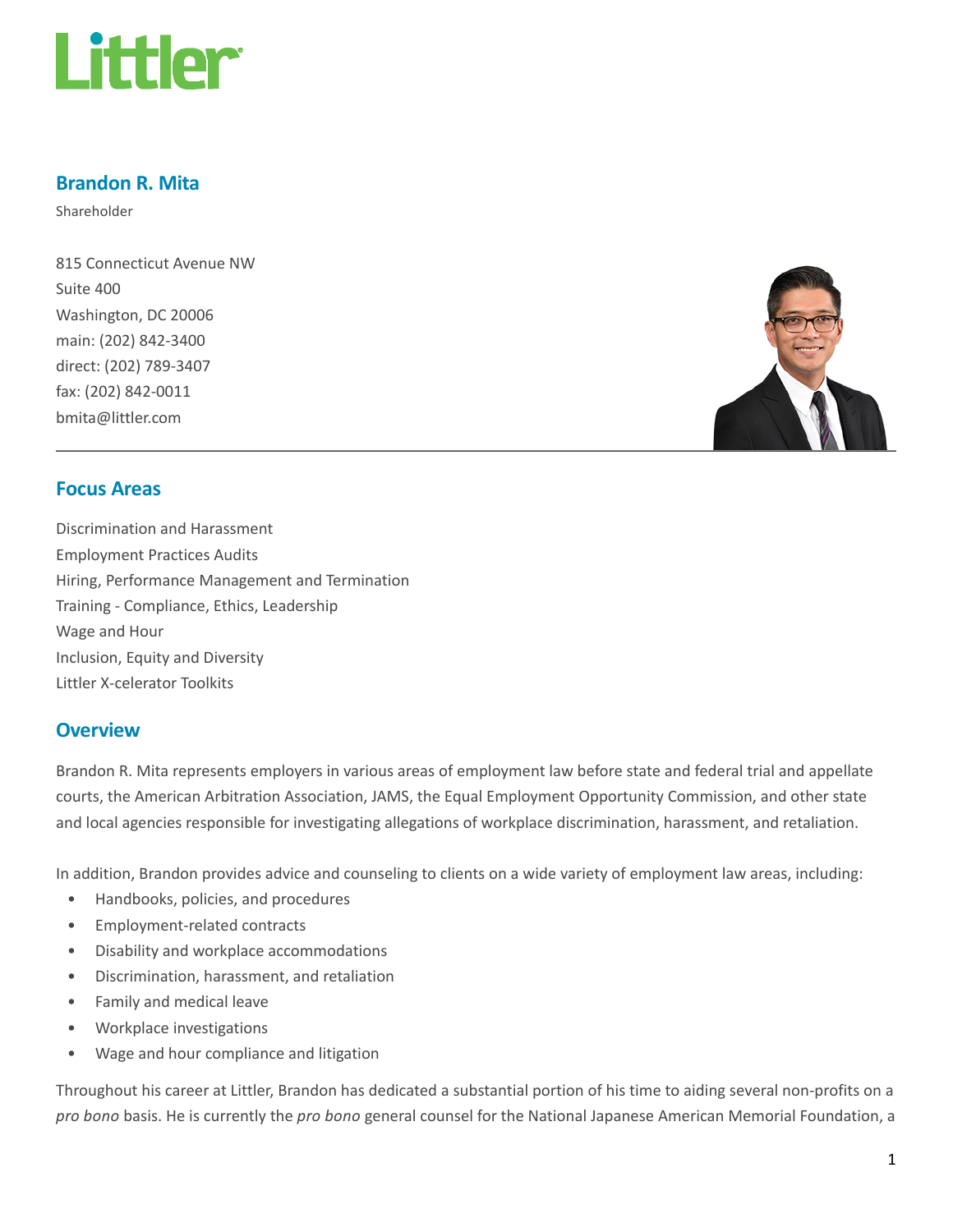

nonprofit organization dedicated to education and public awareness about the internment of Japanese Americans by the U.S. government during World War II. From 2014-2016, Brandon served as the national legal counsel to one of the largest Asian Pacific American community-based organizations in the U.S. In this capacity, Brandon advised the organization on numerous areas, including but not limited to, employment and board governance. Brandon also provides pro bono employment-related advice to other non-profit organizations in the Washington, D.C. area.

In 2016, Brandon served on a secondment at a large hotel management company where his responsibilities included leading the company's internal investigations teams with respect to employment-related allegations as well as developing and providing training on the company's internal investigation response protocols. Brandon also reviewed, revised, and drafted employment policies and procedures, and he developed strategies for the company's employment litigation. Lastly, he was the primary contact for providing advice and counsel on a wide variety of human resources questions and issues, including but not limited to, background checks, leaves of absence, discrimination and harassment, and issues related to various wage and hour situations.

Brandon is the co-chair for the Business Development Subcommittee for Littler's 'Ohana Affinity Group and is a current protégé in Littler's Career Advocacy Program.

Prior to joining Littler, Brandon worked as a law clerk for former Equal Employment Opportunity Commissioner Stuart J. Ishimaru.

# Professional and Community Affiliations

- Member, Social Impact Incubator, Institute for Inclusion in the Legal Profession
- Member, Community Advisory Board, Global Asian Studies Program, University of Illinois at Chicago
- Member, Board of Directors, Washington D.C. Chapter of the Japanese American Citizens League
- Member, American Bar Association
- Member, Chicago Bar Association
- Member, Asian Pacific American Bar Association of the Greater Washington, D.C. Area, Inc.
- Member, National Asian Pacific American Bar Association
- Member, Japanese American Bar Association
- Member, National Employment Law Council
- Member, National Native American Bar Association
- Associate Member, U.S. Japan Council
- Member, D.C. Bar Association

### Recognition

• Named, Rising Star, Washington, D.C., Super Lawyers, 2020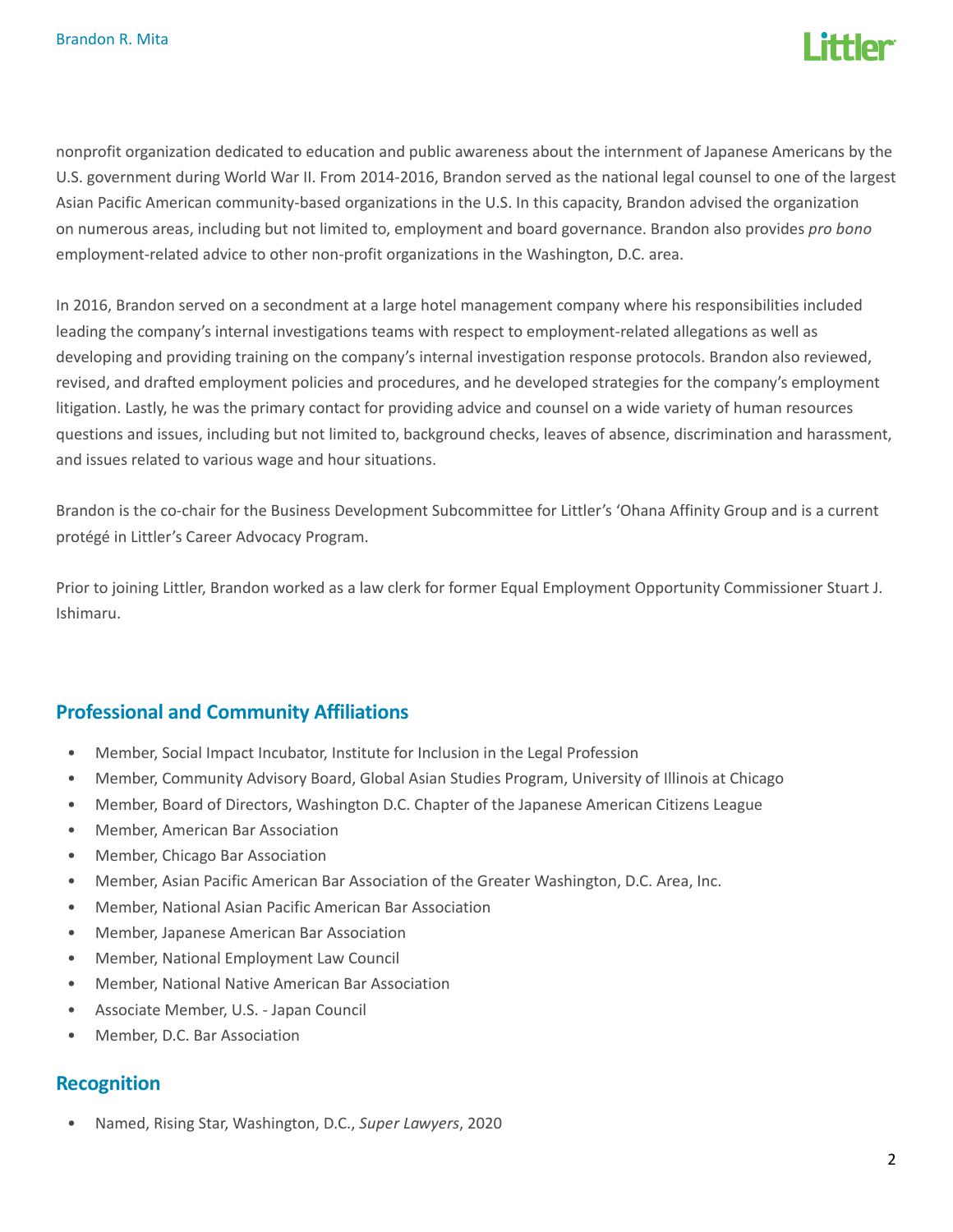

- Named, 2017 Capital Pro Bono Honor Roll, The D.C. Access to Justice Commission and the D.C. Bar Pro Bono Center
- Named, 2016 Capital Pro Bono High Honor Roll, The D.C. Access to Justice Commission and the D.C. Bar Pro Bono Center

# Education

J.D., Howard University School of Law, 2010 B.A., University of Illinois at Chicago, 2006

# Bar Admissions

District of Columbia Illinois

# **Courts**

- U.S. Court of Appeals, 7th Circuit
- U.S. Court of Appeals, 4th Circuit
- U.S. District Court, District of Columbia
- U.S. District Court, Northern District of Illinois
- U.S. District Court, District of Maryland

# Publications & Press

Annual Report on EEOC Developments – Fiscal Year 2021 Littler Report April 26, 2022

Littler Elevates 33 Attorneys to Shareholder Littler Press Release January 6, 2022

### \$10 Million "Reverse" Race & Gender Discrimination Verdict Gives DE&I Programs a Halloween Fright

Littler ASAP October 29, 2021

The District of Columbia Mandates Vaccines for D.C. Employees, Interns, Contractors, and Grantees Littler ASAP August 11, 2021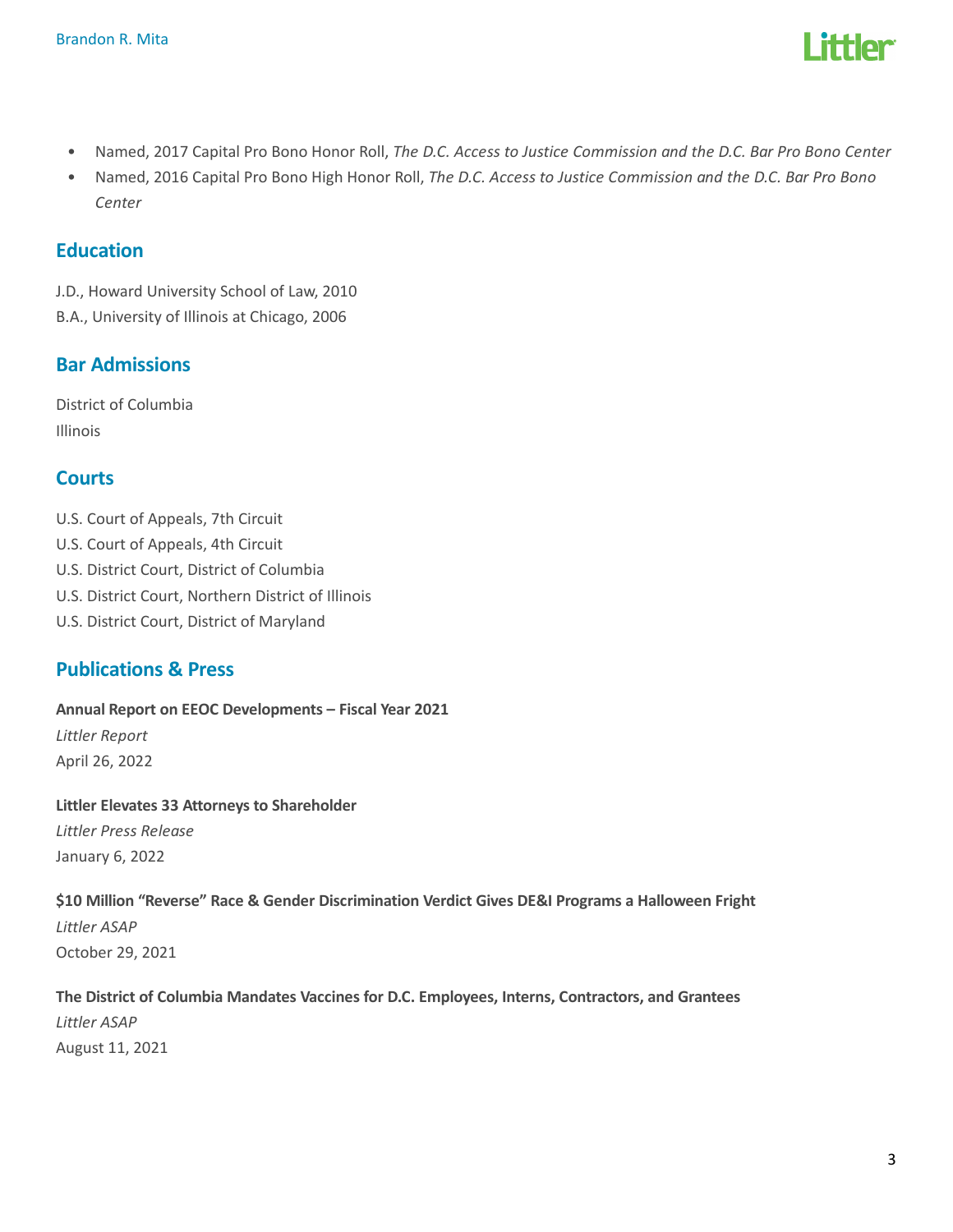

#### Annual Report on EEOC Developments – Fiscal Year 2020

Littler Report March 1, 2021

#### A Call For Greater Collaboration Among Attorneys of Color Within Law Firms

Institute for Inclusion in the Legal Profession (IILP) June 23, 2020

#### Annual Report on EEOC Developments – Fiscal Year 2019

Littler Report March 5, 2020

Annual Report on EEOC Developments – Fiscal Year 2018 Littler Report January 28, 2019

#### Annual Report on EEOC Developments — Fiscal Year 2017

Littler Report February 27, 2018

#### Looking Back to Push Forward: An Overview of Asian American Involvement in the Civil Rights Movement

Institute for Inclusion in the Legal Profession March 27, 2017

#### Annual Report on EEOC Developments – Fiscal Year 2016

Littler Report February 27, 2017

# Confused About D.C.'s New Wage Law? Here's What You Should Know Washington Business Journal June 17, 2016

The District of Columbia Council Paves the Way to Increasing the Hourly Minimum Wage to \$15 by 2020 Littler ASAP June 8, 2016

# Annual Report on EEOC Developments – Fiscal Year 2015 Littler Report January 12, 2016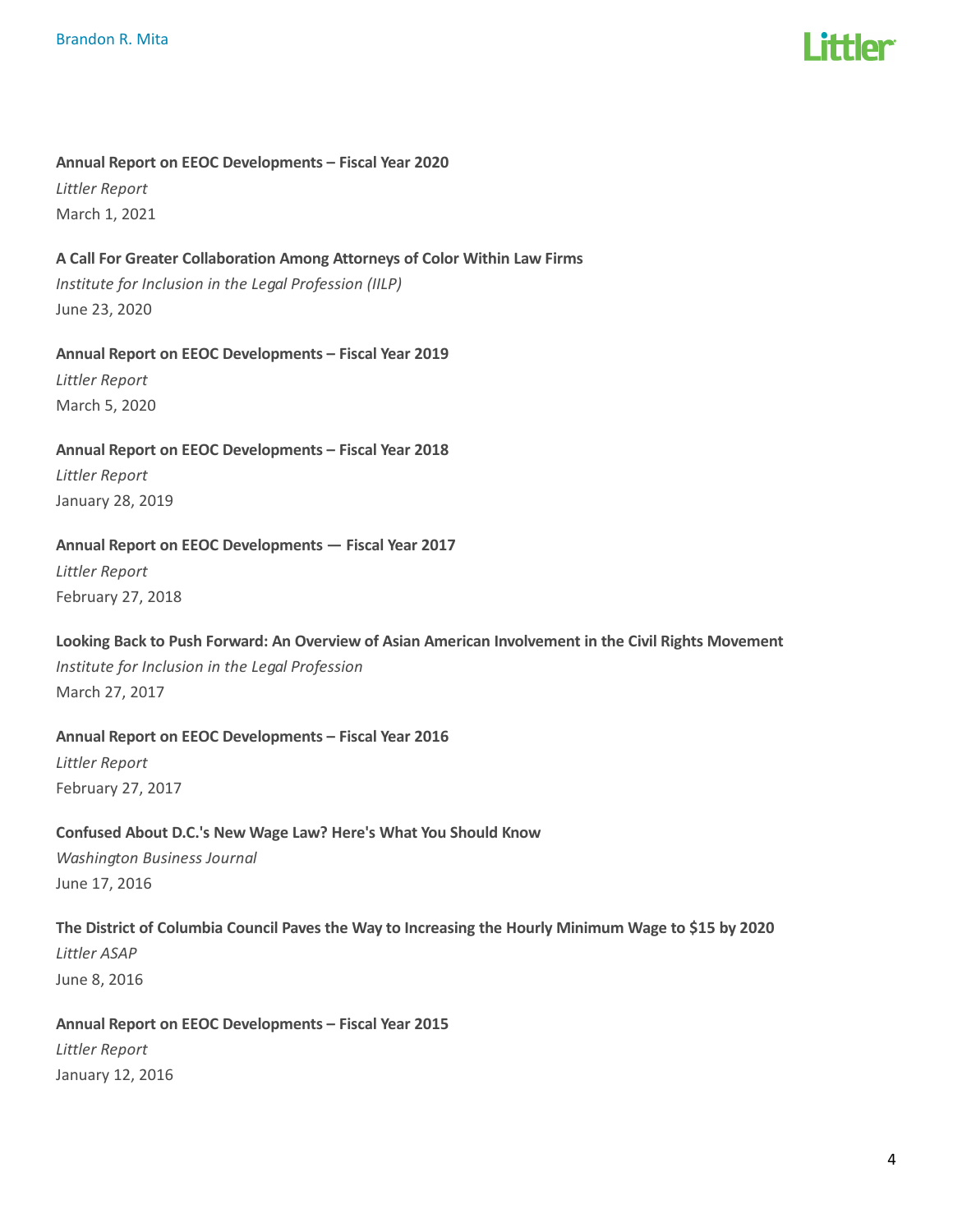#### Annual Report on EEOC Developments - Fiscal Year 2014

Littler Report January 5, 2015

#### Annual Report on EEOC Developments - Fiscal Year 2013

Littler Report January 22, 2014

#### The U.S.-Japan Council Announces Its 2013 Class of TOMODACHI Emerging Leaders

The U.S.-Japan Council October 3, 2013

#### A Different World: What's it like to be an Asian American Student at a Historically Black College?

Hyphen Magazine January 27, 2013

#### Annual Report on EEOC Developments – Fiscal Year 2012

Littler Report January 8, 2013

# Annual Report on EEOC Developments – Fiscal Year 2011 Littler Report

# January 20, 2012

# Speaking Engagements

2022 Mid-Atlantic Regional Employer Conference Washington, DC June 8, 2022

#### 2021 Mid-Atlantic Virtual Employer Conference September 9, 2021

# The Rise of Independent Contractors – Meet the New Boss, Same as the Old Boss?

2018 Mid-Atlantic Employer Conference, Washington, D.C. June 5, 2018

#### Looking Back to Push Forward: An Overview of Asian American Involvement in the Civil Rights Movement

Bank of America - Institute for Inclusion in the Legal Profession Symposium on the State of Diversity and Inclusion in the Legal Profession, Charlotte, NC May 14, 2018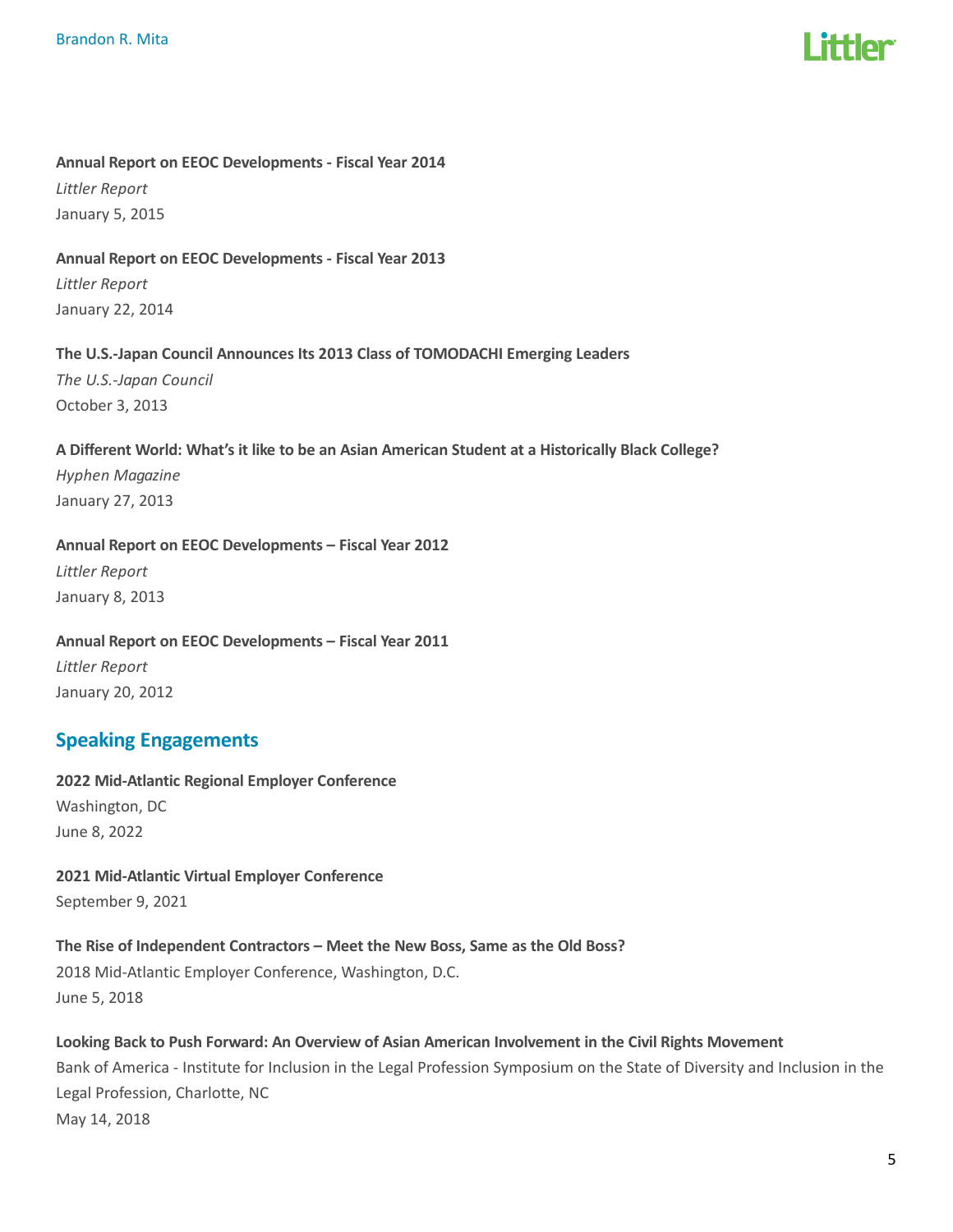

#### Looking Back to Push Forward: An Overview of Asian American Involvement in the Civil Rights Movement

3M - Institute for Inclusion in the Legal Profession Symposium on the State of Diversity and Inclusion in the Legal Profession, St. Paul, MN April 9, 2018

#### Board Governance Principles and Fiduciary Duties

The Board Fellowship Program Webinar Series – Kizuna April 2, 2018

# Lessons from Next Generation Leaders

The U.S. – Japan Council Annual Conference, Washington, D.C. November 12, 2017

Best Practices for Conducting Effective Workplace Investigations: Legal Requirements and Practical Considerations Labor & Employment Webinar Series – Littler Mendelson and BB&T November 1, 2017

#### Board Governance Principles and Fiduciary Duties

The Board Fellowship Program Webinar Series – Kizuna September 11, 2017

#### Looking Back to Push Forward: An Overview of Asian American Involvement in the Civil Rights Movement

BMO Harris - Institute for Inclusion in the Legal Profession Symposium on the State of Diversity and Inclusion in the Legal Profession, Chicago, IL

June 6, 2017

#### Creating and Maintaining Legally Compliant Job Descriptions

Strafford Publications, Inc. Webinar May 25, 2017

#### Looking Back to Push Forward: An Overview of Asian American Involvement in the Civil Rights Movement

Hewlett Packard Enterprise - Institute for Inclusion in the Legal Profession Symposium on the State of Diversity and Inclusion in the Legal Profession, Palo Alto, CA March 27, 2017

#### TOMODACHI Daiwa House Student Leadership Conference III

The U.S. – Japan Council, Washington, D.C. October 22, 2016